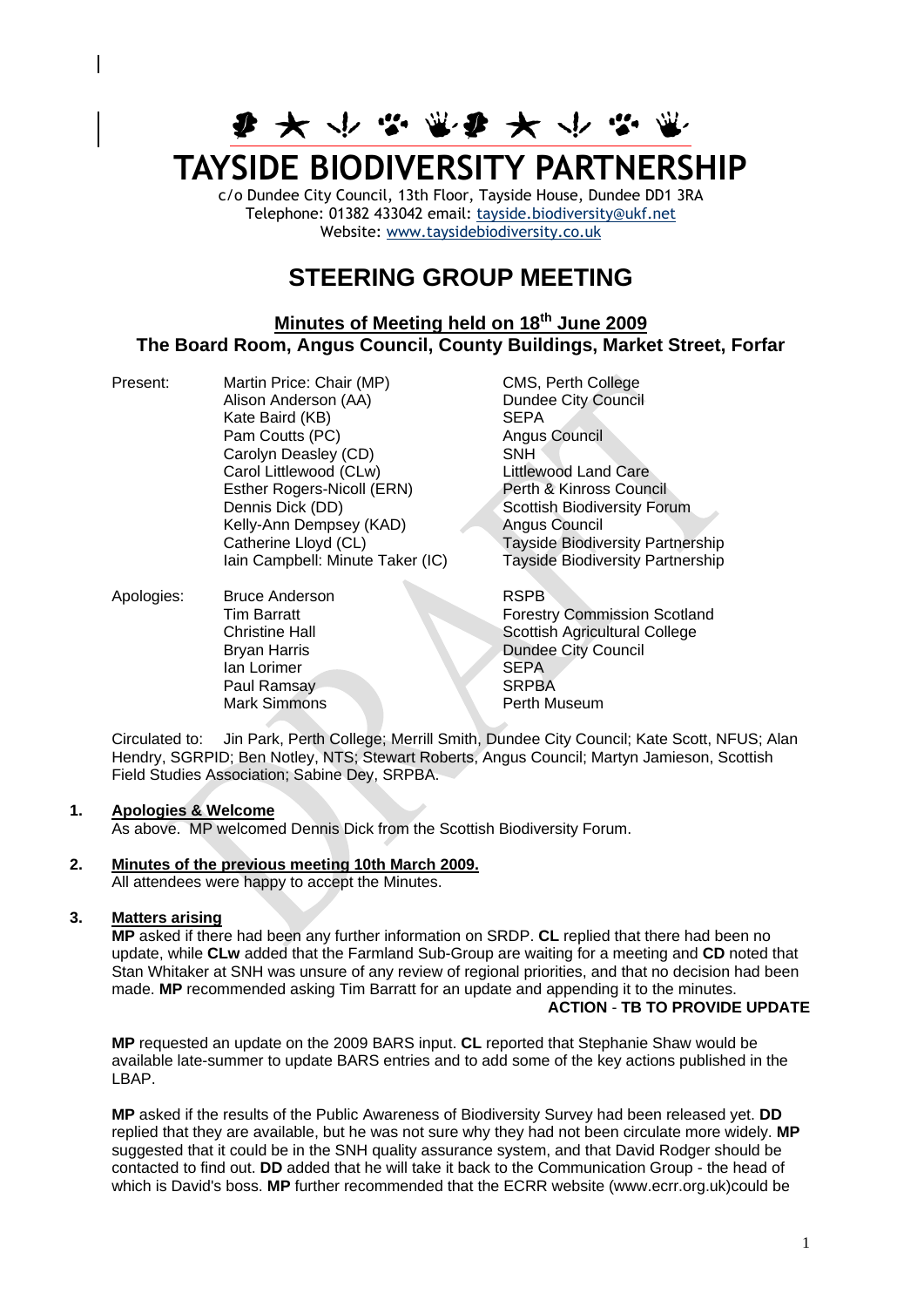checked for a presentation on the survey given at the 13th May conference.

#### **ACTION - DD TO LOOK INTO STATUS OF SURVEY**

#### **4. Sub Group Leaders' Project Proforma: Round-up and Future Actions**

*Sub-group leaders had reported on their Project Proforma via the Progress Report circulated before the meeting. Please see attached updated Progress Report for further details.*

#### **5. Tayside Biodiversity Reception and Festival 2009 / Proposals for 2010**

**CL** provided very positive feedback from attendees of the SITA TBAF Reception at Dundee Sensation on 1<sup>st</sup> May. **DD** suggested inviting the Scottish Government Environment Minister (Roseanna Cunningham MSP) to future such events; **CL** agreed that perhaps thinking bigger next year would be a good idea. **ERN** recommended fixing a date and time early to allow the Minister and other major figures (e.g., John Swinney) to fit it into their schedules. **CL** noted that Roseanna Cunningham had spoken at the Wild Harvests of Scotland event in Birnam and would be visiting the Carse orchards next month, so this was a possibility.

#### **ACTION - CL TO LOOK INTO FUTURE RECEPTION INVITATIONS**

**CL** relayed Iain Ballantyne's TBF report - overall the festival was very successful and raised awareness of biodiversity in Tayside. Criticisms included the lateness of the publication of the programme and the lack of specific press releases. Organisers had been asked to do most of their own publicity, although **CL** had circulated generic press releases and contacted key journalists throughout Tayside. She had been interviewed by BBC Radio Scotland twice and once for STV, as well as being interviewed for Radio Tay. She had also provided Felicity Martin with material for a one page feature in the Perthshire Advertiser. **CL** noted that it would be useful to have a three-month lead in rather than one month, alongside funding for a much larger print run of programmes, posters, etc. The new ZOOM In2 Project was launched during the Festival for maximum publicity, as were the Swift and Perth Bat surveys. It was generally seen as good publicity, but more could have been done.

**CD** asked if there were figures for the total number of attendees - **CL** replied that they weren't yet available, but that Iain Ballantyne was collating this information. **CLw** asked if there were any links to NTS - **MP** responded that although invited, they were not part of this year's festival - **CL** responded that Historic Scotland, however, were opening their sites especially for Orchard Festival events and were keen to be included in next year's TBF. She would contact the NTS again regarding the 2010 Festival.

#### 2010

The Education sub-group had discussed the Festival and proposed a Tayside Biodiversity Festival month for May 2010. **CL** suggested themed weeks, as there has been lots of interest in photography and books. 'BioBlitz' surveys with volunteers could take place – McManus Collections Unit was keen to undertake this in Dundee, but funding would be required. This would also allow the Festival to acknowledge/publicise projects already running, and encourage new players. **CLw** noted that, if weeks were themed, some people might not be interested in some weeks, and then have clashes in weeks focusing on topics they are interested in, and so suggested having each theme represented each week. **MP** noted that this kind of approach might be best for publicity purposes.

**ERN** suggested thinking about funding for 2010 now in order to avoid this year's problems. **MP** noted that Sensation left their decision regarding the Reception until very late - **CL** added that Sensation have, however, already offered to take part next year. **MP** noted that Sensation's lecture theatre was quite small - and was full for what was a relatively small Reception. **CLw** suggested working with one of the universities in Dundee. **MP** recommended getting an intern to organise things early. **CL** noted that they should be looking to get things scheduled by later in 2009, and to publish information by January.

**MP** put forward the idea of the Perthshire Advertiser and/or The Courier having a TBF insert - if they were willing this could take the place of the wider print run for the programme. **CD** also suggested linking into the Perth 800 celebrations, and trying to get information on the date for Scottish Biodiversity Week early in order to tie in with its theme. **MP** noted that Perth 800 is happy to let anything celebrating Perthshire be linked in, but their budget is limited. **CD** noted that despite this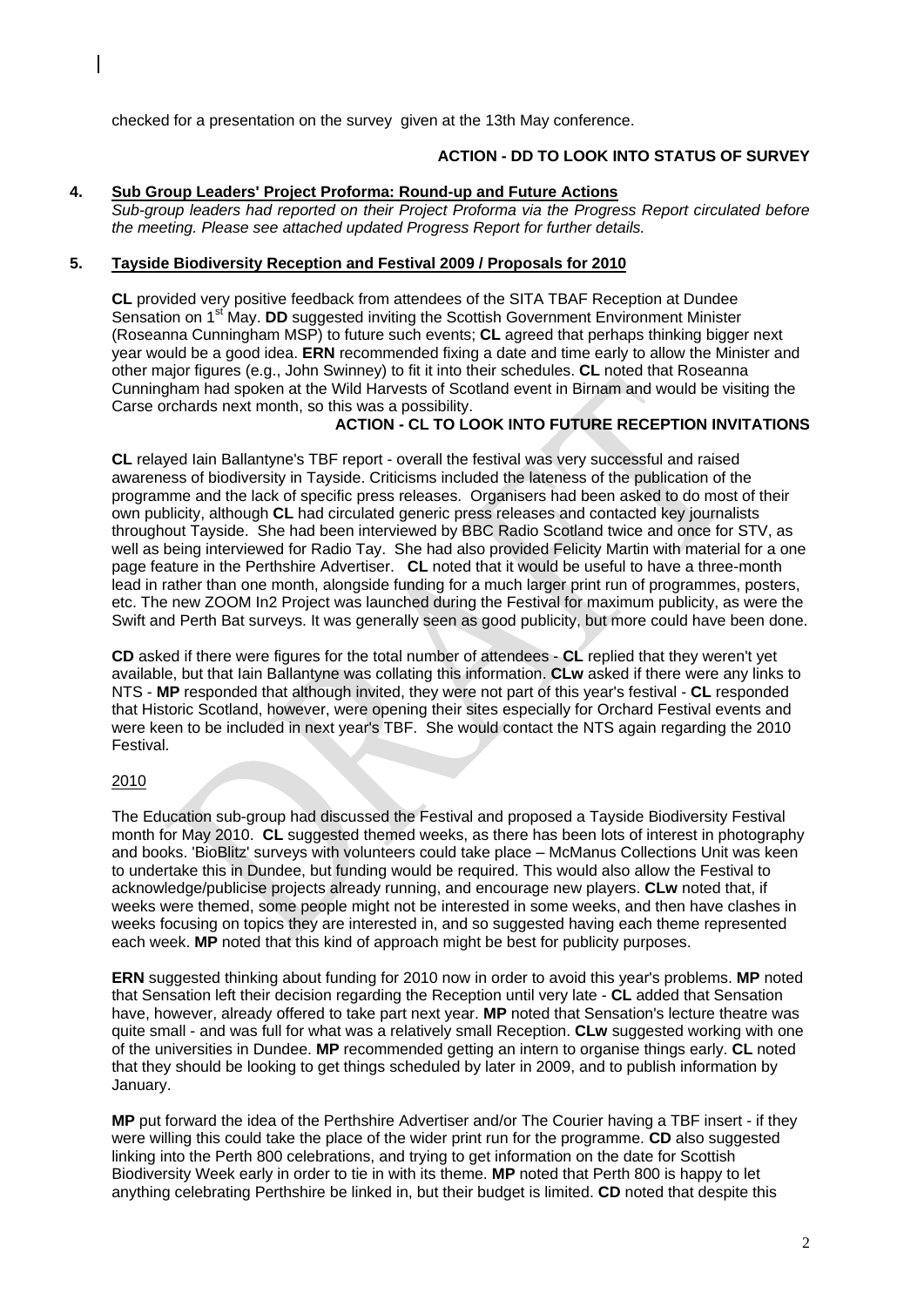there is still a great potential for publicity through them, and **MP** suggested getting publicity through linking in with them rather than doing so independently. **CL** said that there are two large tree projects being proposed for Perth 800 and this would help provide much-needed publicity.

#### **ACTION - CL TO CONTACT PERTH 800**

**CLw** asked about being listed in What's On? publications, **CL** responded that most charge for listings, but that the Festival was listed in the free ones for 2009. **CD** noted that SNH help with What's On? so she will look into what they do regarding charging for listing. **DD** added that VisitScotland sit on the Biodiversity Committee - **CL** noted that VisitScotland had taken details of the 2009 Festival.

**DD** noted that there may not be a Scottish Biodiversity Week in the same way as this year, with the focus rather being on the International Year of Biodiversity. Thinking big shouldn't be avoided - there being no reason why the Natural History Museum website for the International Year couldn't be used to publicise Tayside activities, for example. Zeshan Akhter is taking things forward - a co-ordinating officer is being looked for, and progress should be made quickly. **MP** suggested that with the international aspect of biodiversity being central, something could be done linking into the worldwide studies of botanists such as David Douglas and Pitlochry's Scottish Plant Collectors Garden. **CD** further suggested a theme of international biodiversity across the Festival. **DD** noted that the Edinburgh Botanic Gardens is looking for a biodiversity event, and could make links to Perth & Kinross with its proposed new plantings of exotic species across Perth, for example.

**CLw** suggested looking at approaching trust funds early, as trustees of some only meet every six months. **CL** noted that DCC had recommended an events grant which would cover 25% of funding for the 2010 Festival. **CLw** noted that Blackadders Solicitors have a trust fund, although she was not sure how much money they had available at the moment.

#### **ACTION: ALL TO LOOK INTO FUNDING FOR THE FESTIVAL; KEEP CL UPDATED ON PROGRESS.**

#### **6. Prioritising Species and Habitat by LBAP Area - Scottish Biodiversity Committee Report**

**CL** reported that this is taking the place of the SNH Area Profiles - which had good potential but didn't move forward - and will involve research into all species and habitats across Scotland split into LBAP areas. **CD** added that it will feature a traffic lights system, and that the draft report is due in August, with the final version due 2-3 months later. Stan Whitaker will be sending the draft to LBAP Officers. **MP** asked if LBAPs will be able to comment on the draft - **CL** responded that it doesn't look like there will be much room for feedback, **CD** added that she will check with Stan Whitaker. **CL** said that this will be a useful tool, but not the only tool - **CLw** added that it may result in local flagship species falling out of consideration despite their importance. **CD** noted that Stan Whitaker had said that RPAC analysis will be possible, but needs a local start - there's the issue of bringing together local and wider priorities - she will contact Stan on the matter. It is not known when the RPAC review is taking place. **DD** added that a lot of things will fall into place as a result..

#### **ACTION: CD TO CONTACT STAN WHITAKER**

**MP** reported that a member of the Upland Ecosystem Group had noted that LBAPs would be rewritten as a result of this - there hasn't been thought about how separate plans/actions covering the same area/topic will tie together. **DD** noted that, at national level, plans are still coming together due to the difficulty in accommodating both local and national plans. **MP** suggested that for the next meeting a presentation from someone at the Macaulay Institute - such as Robin Pakeman - would be useful. **CD** will make contact over this. **CL** added that many LBAPs are in the process of reviewing anyway - this new information could help Tayside in its own revisions as a task for 2010. **ACTION - CD TO ASK MACAULAY INSTITUTE FOR SPEAKER AT NEXT MEETING**

#### **7. Presentation by Dennis Dick of the Scottish Biodiversity Committee - The Structure and Aims of the Scottish Biodiversity Forum**

**DD** discussed the role of the Scottish Biodiversity Forum in bringing together government organizations, NGOs, individuals etc. and explained its structure and that of the Biodiversity Implementation Team. **DD** noted that important integration and co-ordination work is to be done, with **MP** expressing a concern that often the pieces aren't joined up, and that this is worsening in some areas. **MP** also noted a difficulty in the divisions set up, with, for example, rivers and streams often coming under the authority of more than one group. **MP** asked if a copy of this presentation will be available, **DD** agreed to distribute.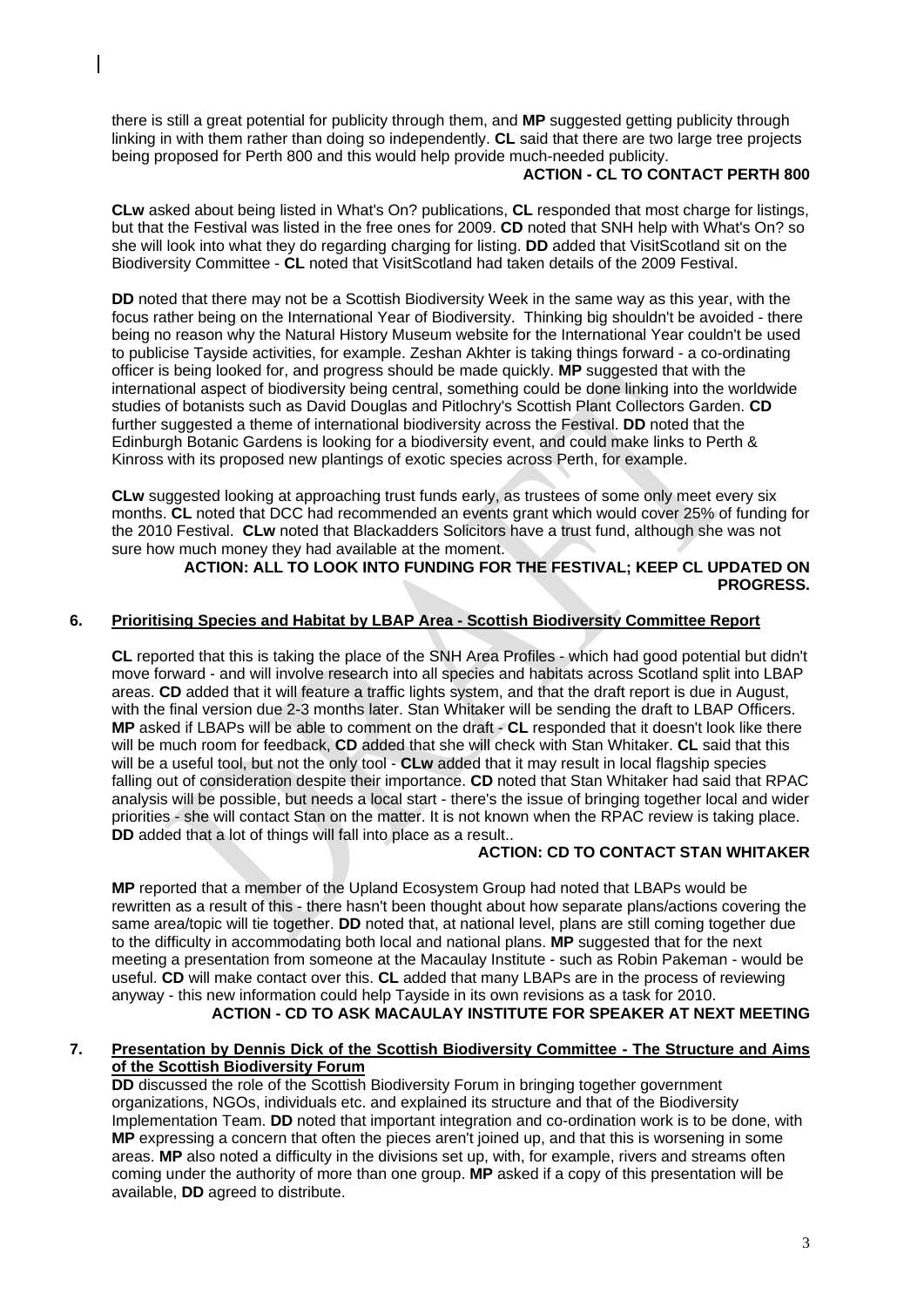**ACTION - PC TO HAVE FILE UPLOADED FOR DISTRIBUTION**

#### **8. Funding - SITA Tayside Biodiversity Action Fund**

**MP** said that there is a chance that SITA's £100,000 pa grant funding will hopefully extend beyond next year. **MP** noted that, apart from Tayside, only the Cairngorms LBP seem to have much money at their disposal (via the Cairngorms National Park), with **CLw** adding that Clackmannanshire appear to have significant funds too. **CL** said that the Shetland LBP has a one year £30,000 fund recently made available, but that Tayside overall is exceptionally lucky in being able to access the SITA funding.

#### **9. Finance**

*Bryan Harris' finance report was distributed to the group*

**CL** reported that a meeting was arranged with the DCC Finance Department, but was moved forward a day without notice being given - so **CL** did not attend. Bryan Harris has reported £8,500 available for sub-groups, but this does not take into account figures for website maintenance, BARS updates, the next issue of the newsletter and so on. **MP** noted that there is little to be done with this information, but that things are stable for this year is good news. **CL** added that she will need to have a finance meeting to organise sub-group funds - C&E requires little funding, only covering meetings, but in other areas the Sand Martin project is being moved forward, and ZOOM In2, Bee Wild and so on continue. The Woodland group have some funding but need more to undertake projects, for instance LEADER will not be an option to draw on for a second Orchard Festival. **CLw** noted that the earmarked money in the Farmland and Upland sub-group budget for Martin Robinson is no longer necessary.

**CL** will try to have a finance meeting before the next Management Team meeting, and also compile information from sub-group leaders as to their needs for 2009-10. **CD** commented on note 3 of the handout, noting that the Legacy Commitment should have been claimed this year, and that DCC should be receiving this money direct from the Scottish Government. **MP** noted that DCC will have to follow up on these issues, prior to the Management Team meeting on the 5th of August. For the Steering Group meeting, only sub-group expenses will be discussed.

**ACTION - BRYAN HARRIS TO CHECK "NOTE 3" ON THE BUDGET**

#### **10. TBP Five Year Achievement Report draft**

**MP** recommended that the report be aimed towards encouraging the three Councils to continue funding by showing benefits to local economies and people, as well as biodiversity. Comments from council representatives on how to tweak such a report appropriately would be useful. A section on economic benefits, such as on tourism, produce - Cairn o'Mhor, for example - and so on, needs to be added. It is important to highlight how biodiversity underpins the local economy. **CD** noted that the Clackmannanshire biodiversity review has edited highlights on glossy A4 - **CL** is to contact Guy Harewood regarding copies and distribute. **CD** added that linking in to political movements of the moment - healthy living, healthy environment, for example - is also important, as is information on communities worked with. **MP** suggested that more numbers - on miles of hedgerow, acres of fruit trees and so on - would be useful. CL will have much of this information available for the annual report to SNH; Partners should be able to provide the rest.

**MP** suggested that the word to use is 'benefits' - with a title along the lines of "What are the Benefits of Biodiversity to Tayside?" positioned in terms of economy, culture etc. This approach may appeal to councils more than the more fundamental ecological matters. **DD** added that trying to think along the lines of Single Outcome Agreements would be useful. **ERN** suggested tables of information, **CL** bullet points, **CLw** suggested a focus on major figures, **CD** on funding leverage. **MP** noted that the first page of the report currently lists 4,300 people, which when a final figure is reached would be likely to be at least 10,000 - an impressive figure. **ERN** suggested looking into how many people have jobs involving biodiversity. **DD** suggested looking at the SNH Report as a basis, listing SOAs and discussing biodiversity benefits.

**MP** recommended showing how we are achieving other targets through biodiversity, and asked **CL** to